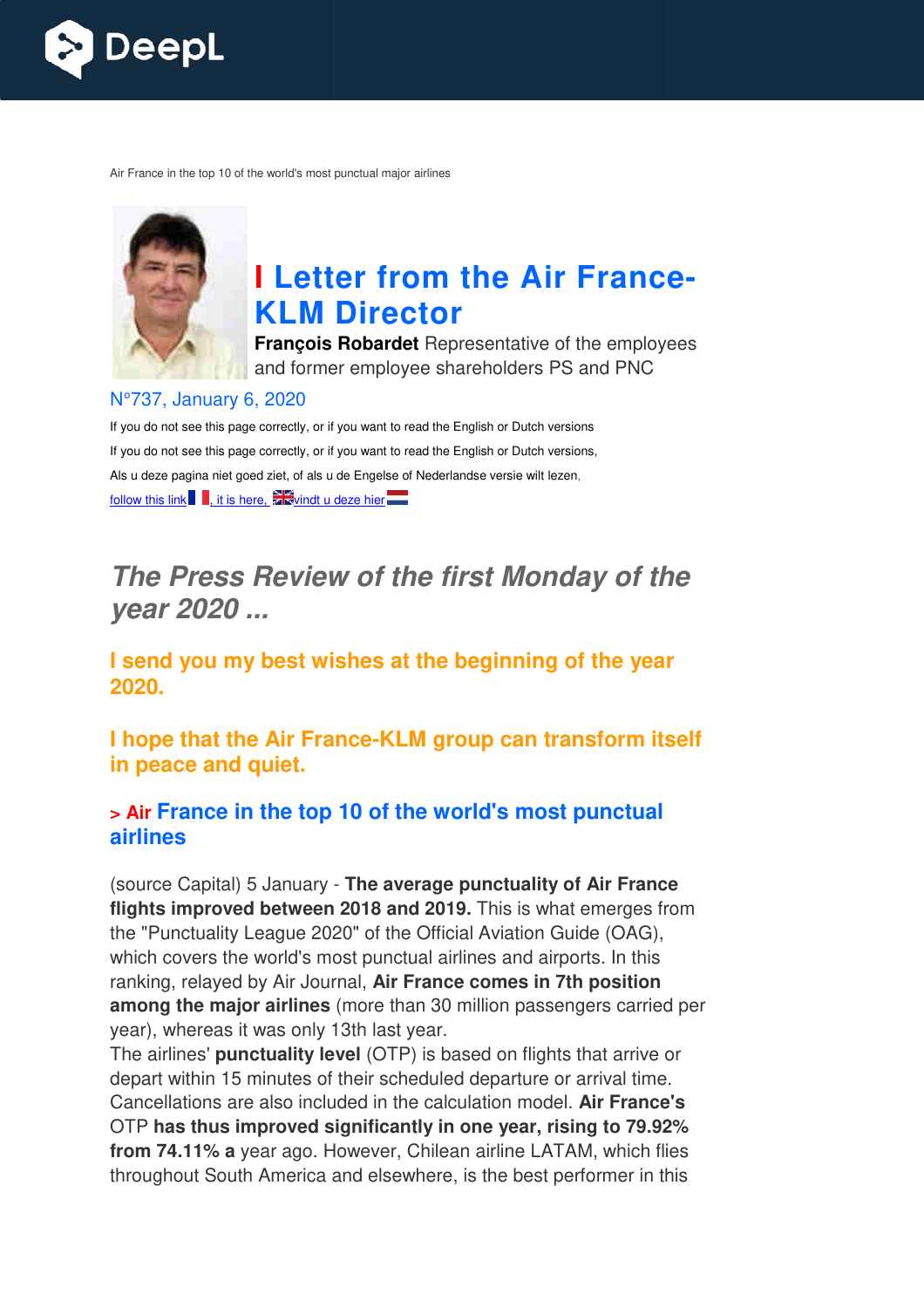game.

It occupies first place in the ranking (86.41% of OTPs), as it did last year for the major airlines. The podium is completed by the Russian airline Aeroflot (86.30%) and the Japanese All Nippon Airways (85.92%). It should be noted that **Air France is the second European airline in this ranking,** behind Aeroflot. (...)

"**The world market is almost at its best in terms of punctuality**. The increase in performance is led by major airlines such as Aeroflot, Delta Airlines and Air France, which are simultaneously increasing the number of flights operated and maintaining a high PTO. (...)

*My comment:* At the beginning of 2019 it was decided to increase the number of aircraft in reserve (those that make up for last minute contingencies) at Charles-de-Gaulle.

This decision was one of the main factors in the improvement of Air France's punctuality.

## **> Delta finalizes its entry into the LATAM group**

(source: Air Journal) December 31 - **Delta Airlines successfully completed its takeover bid and acquired a 20% stake in LATAM Airlines Group S.A.** for approximately \$1.9 billion. (...) This investment announced last September "continues Delta's strategy of investing in equities with key airline partners around the world," says a statement from the US company. In addition to this investment, **the strategic partnership between Delta and LATAM Airlines includes a commercial joint venture**. (...)

**Delta will be represented on the LATAM Group's Board of Directors, and will also invest US\$350 million** "to support the establishment of the strategic alliance contemplated in the framework agreement"; **it will acquire four Airbus** A350s **from the South American group,** and has agreed to assume LATAM's commitment to purchase ten additional A350s for delivery between 2020 and 2025. (...)

Enhanced cooperation and code-sharing agreements are subject to government and regulatory approvals. (...)

*My comment:* The entry of Delta Airlines into the capital of the LATAM Group allows our partner to strengthen its offer between Brazil and the United States.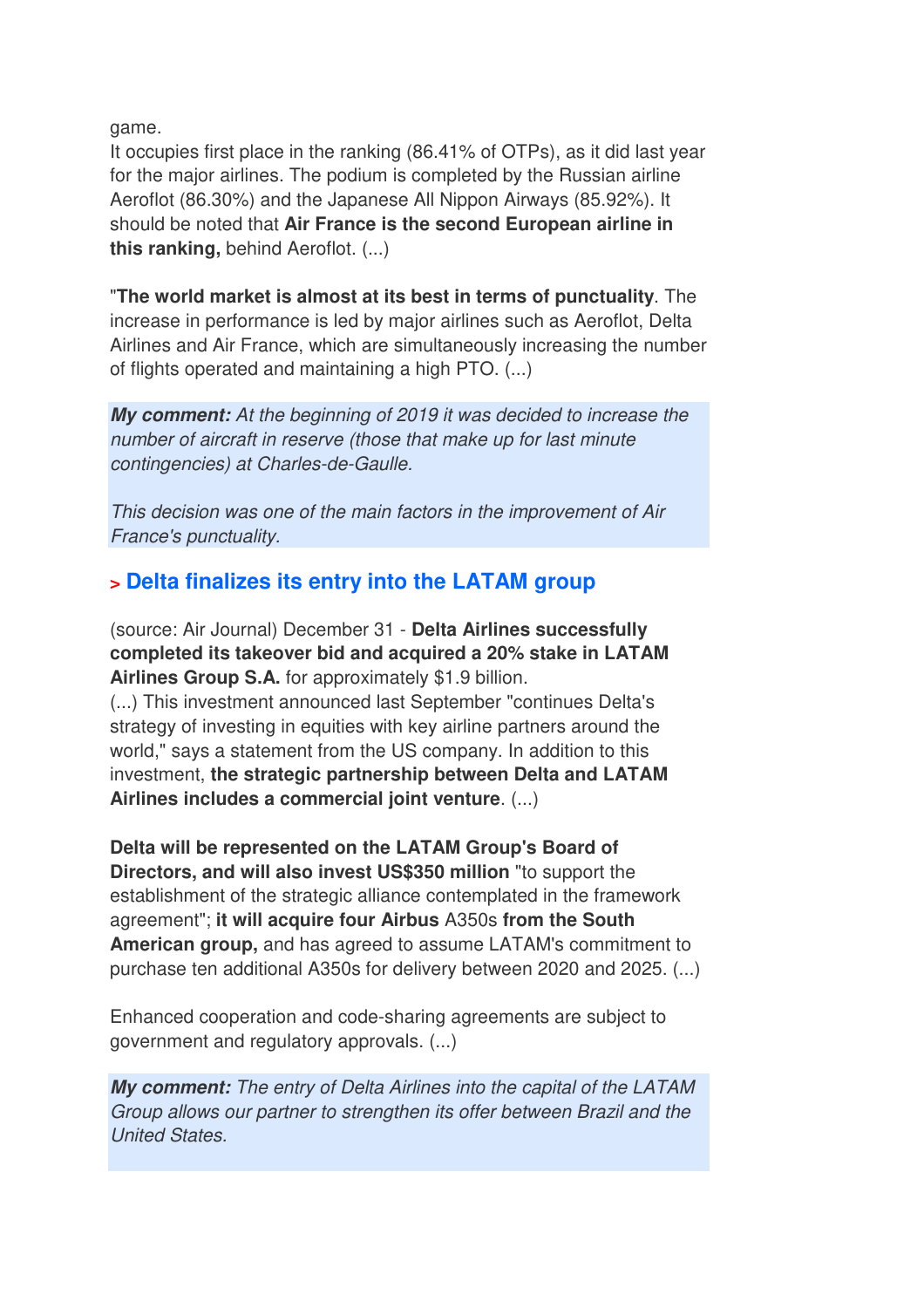This operation had no impact on the partnership between Air France-KLM and Gol between Europe and Brazil.

### **> United Airlines is committed to traffic growth.**

(source: L'Echo) January 2 - **With solid operating income of \$3.4 billion in** the first three quarters of the year (+32.6 percent), **United Airlines sees a sunny outlook,** despite Boeing 737 MAX delays. Growth is the order of the day, both in new ports of call, new aircraft and new personnel. (...)

 In 2018, it carried 158 million passengers on more than 1.7 million flights. (...) Its fleet consists of 779 aircraft, plus the 569 aircraft of its regional subsidiary United Express. (...)

**The company organized a vast communication campaign that lasted six months** (including two days in Chicago) called 'backstage', **where 15,000 employees were informed** by the main general managers ("vice-presidents", there) who came to explain their intentions and answer questions. (...)

 Now all we're talking about is growth. No less than **34,000 people will be hired between now and 2022,** 40% of whom will **be employed** to accompany the increase in supply and natural departures, among other things, confirmed Kate Gebo, the company's HR director, to Chicago. **UAL will therefore increase from 90,000 to 103,000 employees and 4,000 pilots (+15%) in three years.** 

 The only snag is that the growth targets are obliterated today by the grounding of the Boeing 737 MAX since March 10. Fourteen United aircraft are on the ground and about 15 others could not be delivered. (...)

**Growth goes hand in hand with service innovations**: **the new Polaris (Business) class** with any seat with access to the aisle is slowly being introduced on long-haul routes; 360° cabin display systems allow a better choice of seat reservations. (...)

*My comment:* The profits of US airlines are higher than those of European airlines.

One of the main reasons is that airline concentration in the United States is more advanced than in Europe.

#### **> Ryanair set to dethrone Lufthansa in terms of passenger numbers in Europe**

(source Belga) 3 January - **Ryanair has carried 152.4 million people in 2019,** 9% more than the previous year, the low-cost Irish airline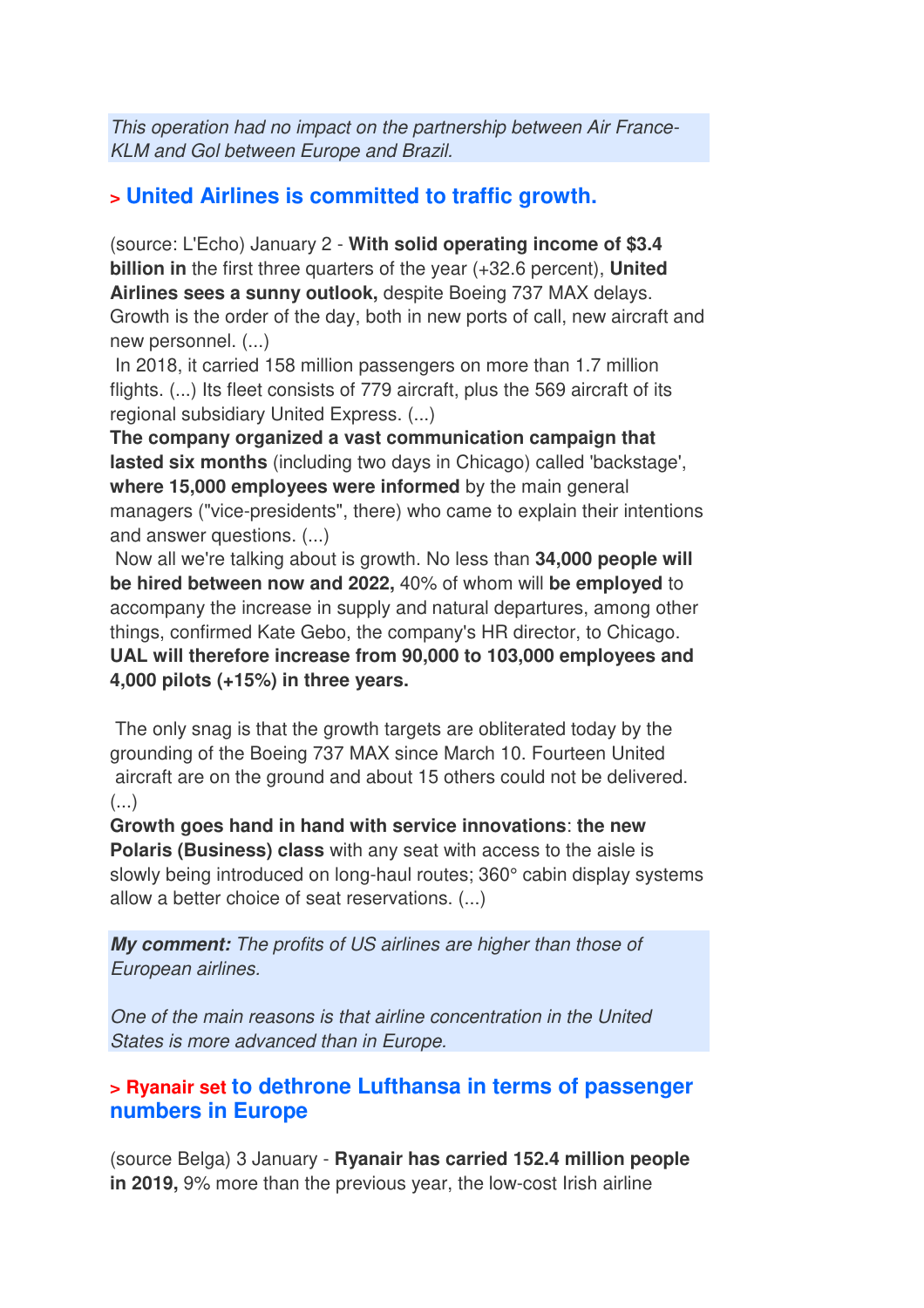announced on Friday in a press release. A result that should enable it to claim the title of number 1 in the sector in Europe in terms of passengers. The occupancy rate reached 96%. (...)

**Ryanair is expected to finish the 2019 financial year as number 1 in terms of passengers, thus dethroning the Lufthansa group**. (...) The latter recorded only 2.5% growth in travellers between January and November, which does not seem sufficient to maintain its leading position. The German group's annual figures will be released at the end of next weekend.

The year ahead promises to be more complicated **for Ryanair. The results will suffer from problems with the Boeing 737 MAX**, a model that the company has ordered several dozen copies of. Passenger forecasts have already been revised downwards several times. **A total of 156 million passengers is now expected for the fiscal year ending March 2021.**

#### **> Boeing 737 MAX - Turkish Airlines gets compensation from Boeing**

(source Belga) December 31 - **Turkish Airlines and aircraft manufacturer Boeing have reached an agreement to compensate for the losses incurred by the company due to the flight ban on 737 MAX aircraft,** Turkish Airlines announced Tuesday. The amount of the compensation is not specified, but according to the Turkish newspaper Hurriyet, it **would be 225 million dollars** (about 200 million euros). (...) Turkish Airlines had a dozen aircraft in service and was awaiting delivery of 12 more.

According to Hurriyet, the compensation would cover losses related to 2019. (...)

*My comment:* Airlines are negotiating with Boeing for compensation for the grounding of their B737 Max aircraft. American Airlines and Turkish Airlines have reached an agreement. Southwest is close.

These agreements only cover the year 2019. If the B737 Maxs remain stationary for a longer period of time, further negotiations are to be expected.

Experts estimate that Boeing has lost more than \$9 billion since the beginning of the 737 Max crisis. Note that the US regulator (FAA) has still not certified the MCAS anti-stall software update.

**> Airbus A320neo: Spirit Airlines has completed its new**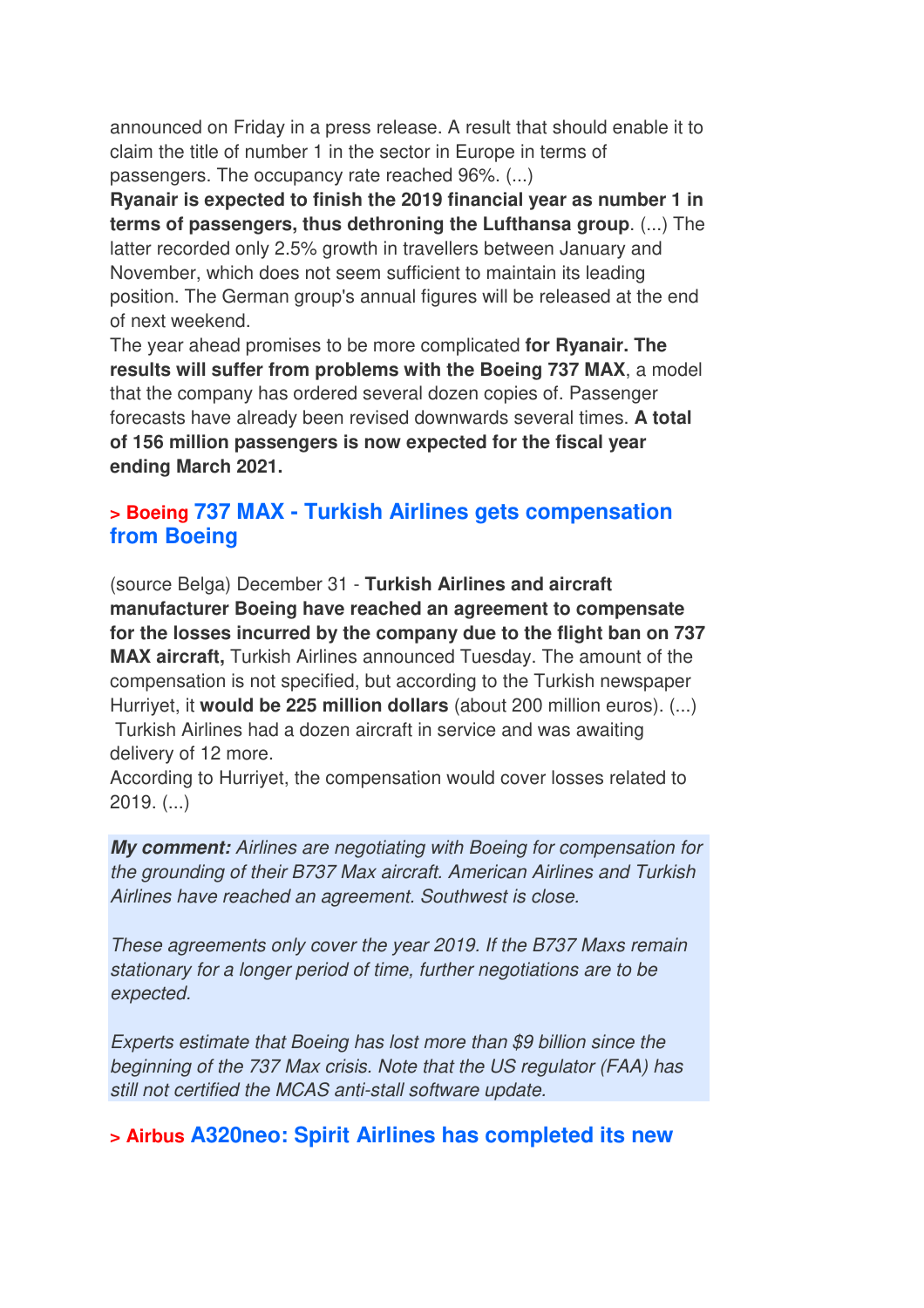### **order for 100 aircraft**

(source: Le Journal de l'Aviation) January 6 - **US low-cost carrier Spirit Airlines finalized its order with Airbus for 100 new A320neo family aircraft** on January 6. (...)

 New single-aisle aircraft are expected by 2027. Note that the American company still holds options for about 50 additional copies.

**Spirit Airlines now lines up an all-Airbus fleet of 146 aircraft**: 30 A319s, 64 A320s, 22 A320neo (photo) and 30 A321s. The Fort Lauderdale, Florida-based airline is scheduled to receive 48 A320neo aircraft in 2020 and 2021. (...) As a

 reminder, **Spirit is the fastest growing company in the United States today**.

According to Airbus, the A320neo Family backlog now exceeds 7,300 firm aircraft for more than 110 customers.

*My comment:* With this order, Airbus has overtaken Boeing in the single-aisle market.

In 2019, the European aircraft manufacturer delivered 863 aircraft, including more than 600 of the A320neo family. Boeing has not yet published its final figures, but it is not expected to reach 400 deliveries.

Spirit Airlines is a low-cost airline serving primarily the United States, Central America and northern South America.

#### **> Latécoère to Acquire Bombardier Aviation's Cabling Business**

(source AFP) December 31 - The aircraft equipment manufacturer Boeing **announced** Tuesday that **it has reached an agreement with Bombardier Aviation to buy its electrical wiring business, which is** estimated to generate sales of around \$80 million.

Latécoère and Bombardier have "entered into a definitive agreement whereby Latécoère will acquire Bombardier's Electrical Wiring and Interconnection Systems (EWIS) business in Querétaro, Mexico", the two groups said in a joint statement. (...)

 Under this agreement, Latécoère will pay Bombardier \$50 million. (...) Around 700 qualified employees are dedicated to the production of EWIS systems at the site concerned. In addition, Bombardier will continue to produce major structures for its aircraft there. Supplier to the world's major aircraft manufacturers, **Latécoère** 

**operates in all segments of the aeronautics industry** (commercial, regional, business and military aircraft), **in the fields of Aerostructures**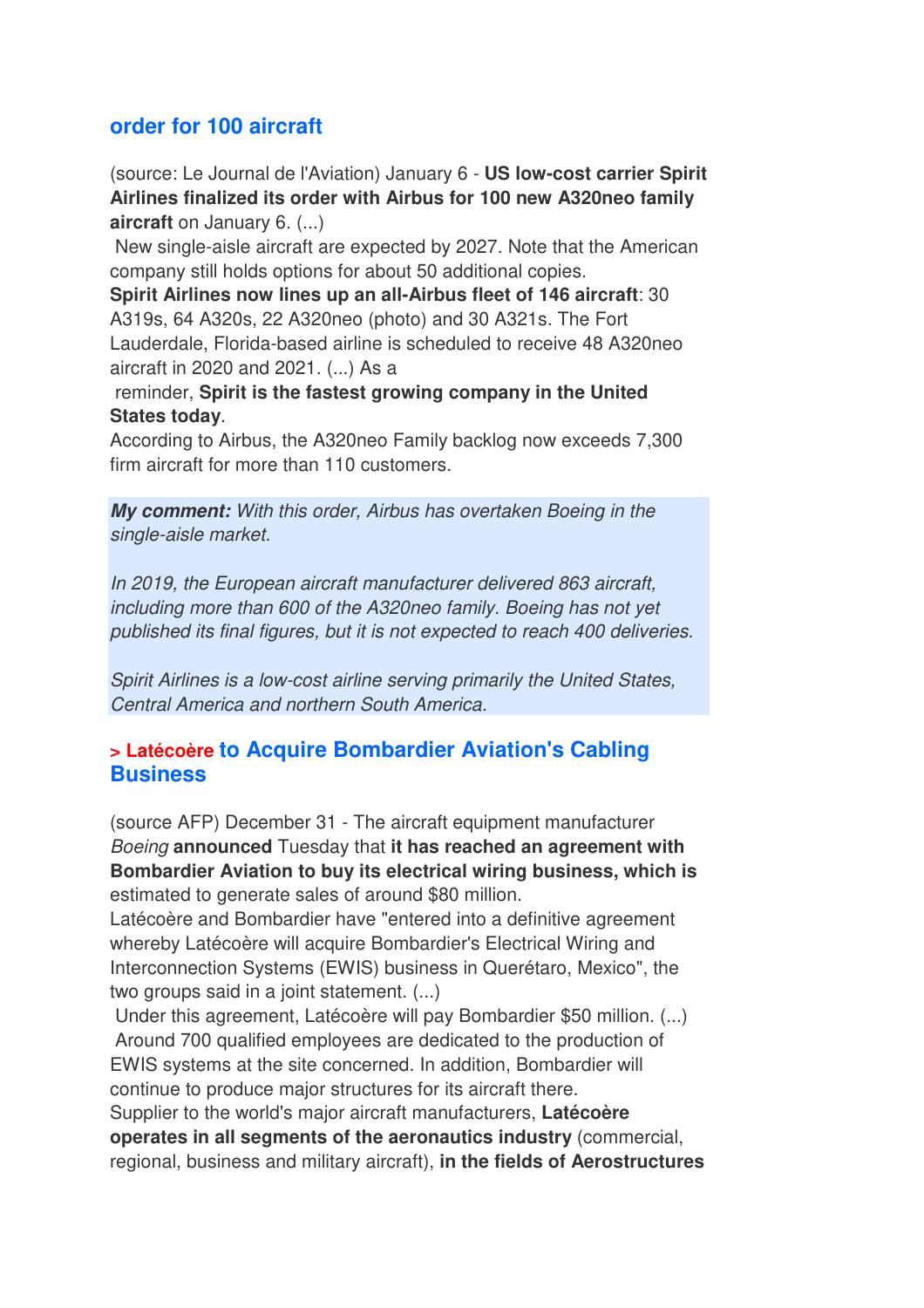**(**58% of sales, fuselage sections and doors) **and Interconnection Systems** (cabling, EWIS and space harnesses, avionics furniture and on-board equipment).

**The company**, which came under the control of the American investment fund Searchlight at the beginning of December, **generated a turnover of €659.2 million last year.**

*My comment:* The Toulouse-based company Latécoère has chosen to strengthen itself by getting closer to its customers.

Latécoère is notably No. 1 worldwide for avionics furniture, No. 1 in Europe for satellite cabling, No. 1 independent worldwide for aircraft doors and No. 2 worldwide for electrical harnesses.

# *End of the press review*

#### **> Follow-up to the referendum on the privatisation of Aéroports de Paris**

The consultation procedure on the privatisation of the ADP group has been open since 13 June and will run until March 2020. It requires the signatures of 4.7 million voters to lead to a referendum on a shared initiative (RIP).

On the Internet, the consultation can be signed on the site referendum.interieur.gouv en

By 6 January, when two thirds of the signature deadline had passed, the consultation had collected 1,042,000 signatures, or 22.09% of the required signatures.

#### **> My comment on the Air France-KLM share price evolution**

**The Air France-KLM share is at 9.35 euros at the close of trading on Monday 6 January. It is down -5.86%.** 

**The average (the consensus) of analysts for the AF-KLM share is 11.19 euros**.

**Brent crude oil** (North Sea) **is up \$1 to \$69 per barrel.**